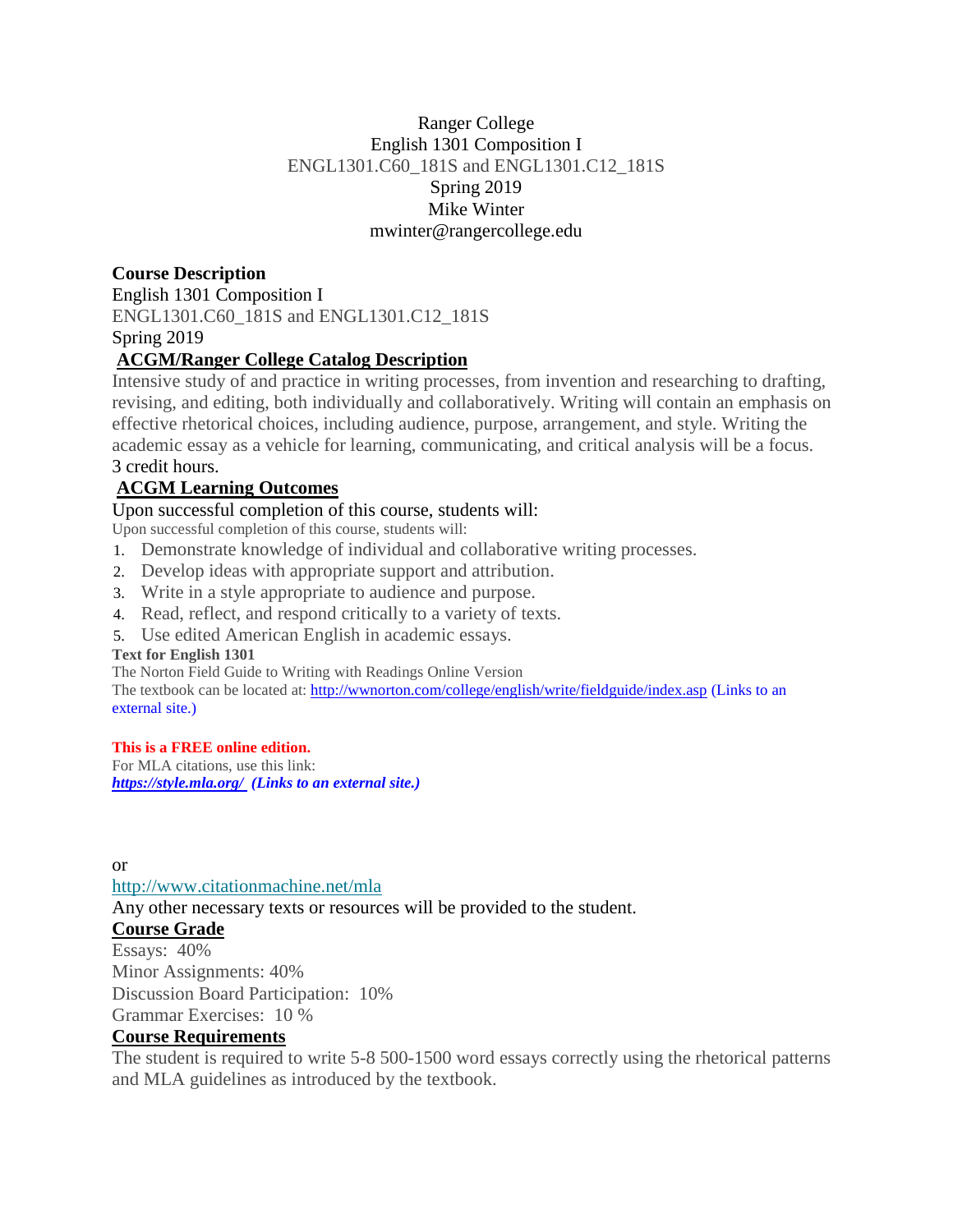Written exercise and discussion boards will be used by the instructor. Study of example essays, periodicals, and other resource items will be necessary to successfully complete the essays. Participation in class discussion boards is extremely important. These discussions will serve to stimulate thinking and provide material for writing. In addition, it will help your classmates to get your thoughts and suggestions on their writing. Constructive criticism is the expectation; discussions boards are peer reviews where you will help each other out.

#### **Course Structure**

This course is 100% online. **Assignments do have deadlines**. Please pay close attention to them. The course organized on a weekly basis. Assignments open on 12:00 AM Monday and close the following Sunday at 11:59 PM.

#### **Late Work/Extra Credit Policy**

You will find that I am more than willing to work with you on assignments that would be considered late. In most cases, I will accept late work with a valid excuse. It is your responsibility to email me concerning late work. Please note that I generally do not comment or fill out a grading rubric on late work because it will be submitted via email, not through Blackboard. Even though I do accept late work in most instances, I will not accept late forum submissions or participation. Once you miss a forum, it is missed. Please remember that just because the course is online at your convenience, your instructor may not be. Feel free to email me with questions or if you need help. My email is mwinter@rangercollege.edu. This is the only email address I will respond to for this course. *I do not offer extra credit*.

## **Prerequisites**

College-ready TSI assessment score (EOC or Accuplacer/TSI) or passing Developmental Education grade(s).

**Transferability** English 1301 is a Core Curriculum requirement.

## **Course Content**

College-level courses may include controversial, sensitive, and/or adult material. Students are expected to have the readiness for college-level rigor and content.

Dual credit courses are more challenging than high school courses. Students are expected to complete work on par with any other college student, demonstrate maturity and openness to new and varied ideas. Student information, attendance, and performance/grades will only be discussed with the student.

## **Academic Integrity**

It is the intent of Ranger College to foster a spirit of complete honesty and a high standard of integrity. The attempt of students to present as their own any work they have not honestly performed is regarded by the faculty and administration as a serious offense and renders the offender liable to serious consequences, possibly suspension.

Plagiarism is another word for academic dishonesty and is a form of theft.

This occurs when an attempt is made to present someone else's work as his or her own and/ or adequate documentation to another author's work (an appropriate source) is not provided. All of the writing completed in this course must be the individual student's writing or must be correctly attributed to an appropriate source.

Any attempt to pass off the work of someone else as the individual student's own is a SERIOUS offense. If the majority or a large part of an assignment is plagiarized (failing to document another source correctly), the paper will receive a zero/zeros for the assignment. Please be aware that cutting and pasting from internet sites **IS** plagiarism if you fail to acknowledge directly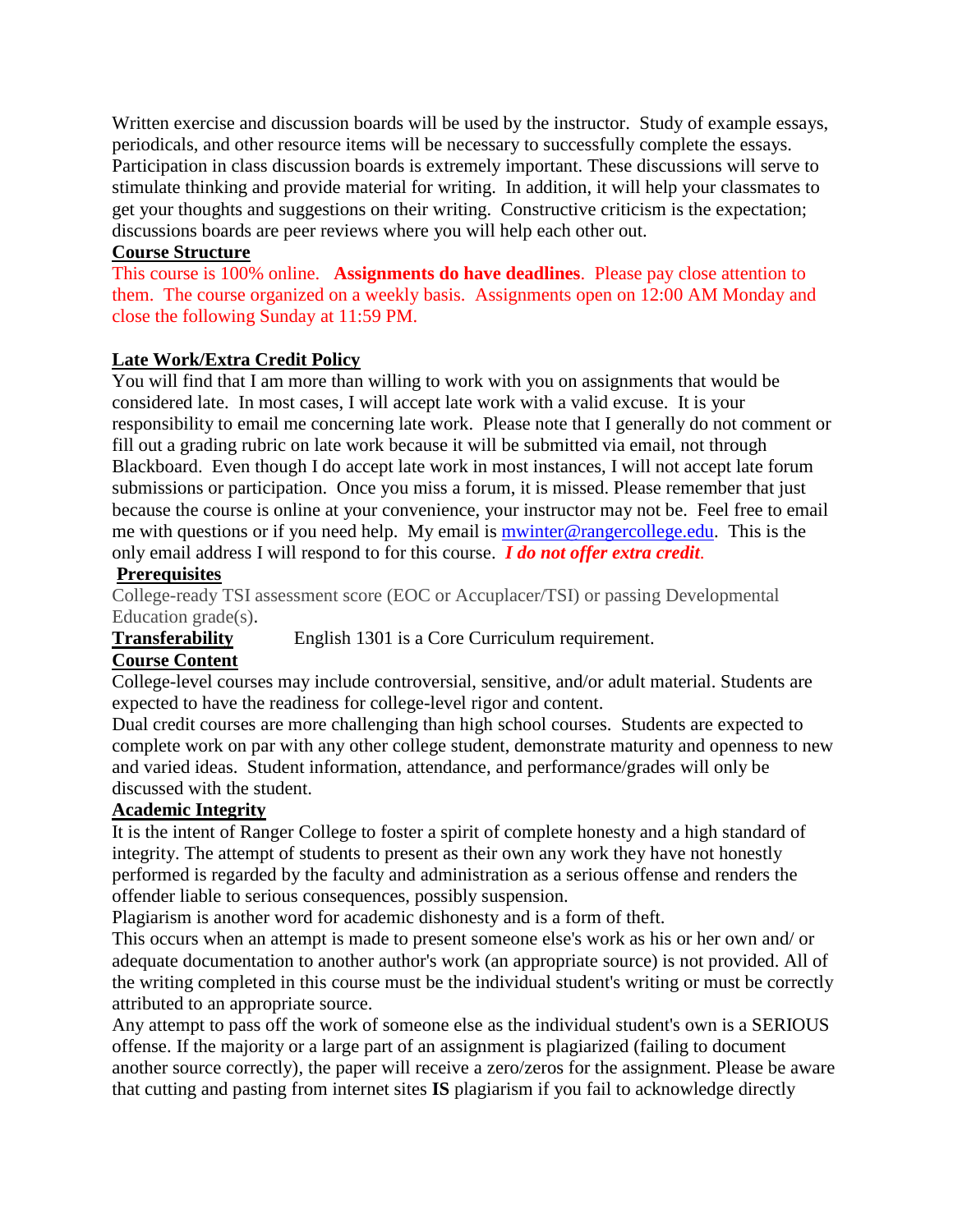copied material with quotation marks and the correct web site. (If you attempt to turn in a paper you had someone else write or that you got off of an online service, you will fail the course.) Cheating is unacceptable. I expect each student to do all of his or her own work.

If I see marked similarities between a work and another class member's work, there will be serious repercussions. In addition to automatically failing the assignment or test, the student may be removed from the class.

Please be aware that there is a Safe Assign feature built in to Blackboard that automatically compares your submissions to previous submissions and will detect plagiarized work.

#### **Student Attendance Policy**

Prompt and regular class attendance is necessary for satisfactory work. As stated, this course is entirely online. Your attendance and your participation is your responsibility. You are solely responsible for keeping up with your assignments. Please see College Catalog for full attendance policy.

## **Student Conduct**

Students are expected to take responsibility in helping to maintain a classroom environment that is conducive to learning. Your participation in the forums is mandatory. I expect your behavior and comments to be polite, constructive, and helpful. Rude, derogatory, or offensive comments may result in your dismissal from the course.

Dual Credit student will comply with all enrollment, attendance, and financial and course policies by Ranger College and their high school. Policies regarding disclosure of information regarding student performance, withdrawing from a class, and student support services may be found on the Ranger College Dual Credit webpage.

#### **Students with Special Needs**

Students who qualify for specific accommodations under the Americans with Disabilities Act (ADA) should notify the instructor the first week of class. It is the student's responsibility to provide the necessary documentation to the Special Populations Coordinator.

## **Title IX**

Protects individuals from discrimination based on sex in education programs or activities which receive federal financial assistance. Under Title IX, the Ranger College has a responsibility to take immediate and effective steps to respond to sexual violence and/or sexual harassment. Title IX mandatory reporters are required to notify the Title IX Coordinator of any allegation of sexual misconduct. Mandatory reporters at the Ranger College include every administrative officer, dean, director, department head, supervisor, and all instructional personnel. Questions concerning Title IX should be referred to Ranger College's Title IX Coordinator, Dr. Elizabeth Price (252- 647-3243 Ext. 7022 or eprice@rangercollege.edu) or the U.S. Department of Education, Office for Civil Rights [\(http://www2.ed.gov/about/offices/list/ocr/index.html\)](http://www2.ed.gov/about/offices/list/ocr/index.html). **HB 1508**

#### For students in this course who may have a criminal background, please be advised that the background could keep you from being licensed by the State of Texas. If you have a question about your background and licensure, please speak with your faculty member or the department chair. You also have the right to request a criminal history evaluation letter from the applicable licensing agency. (Applicable to courses in programs that lead to state licensing.)

#### **Student Help and Resources**

Students are encouraged to utilize the Blackboard and online learning resources provided on the Distance Education webpage and the Student Resources provided on Blackboard. Students may contact [ithelpdesk@rangercollege.edu](mailto:ithelpdesk@rangercollege.edu) for assistance with college computers, software or email.